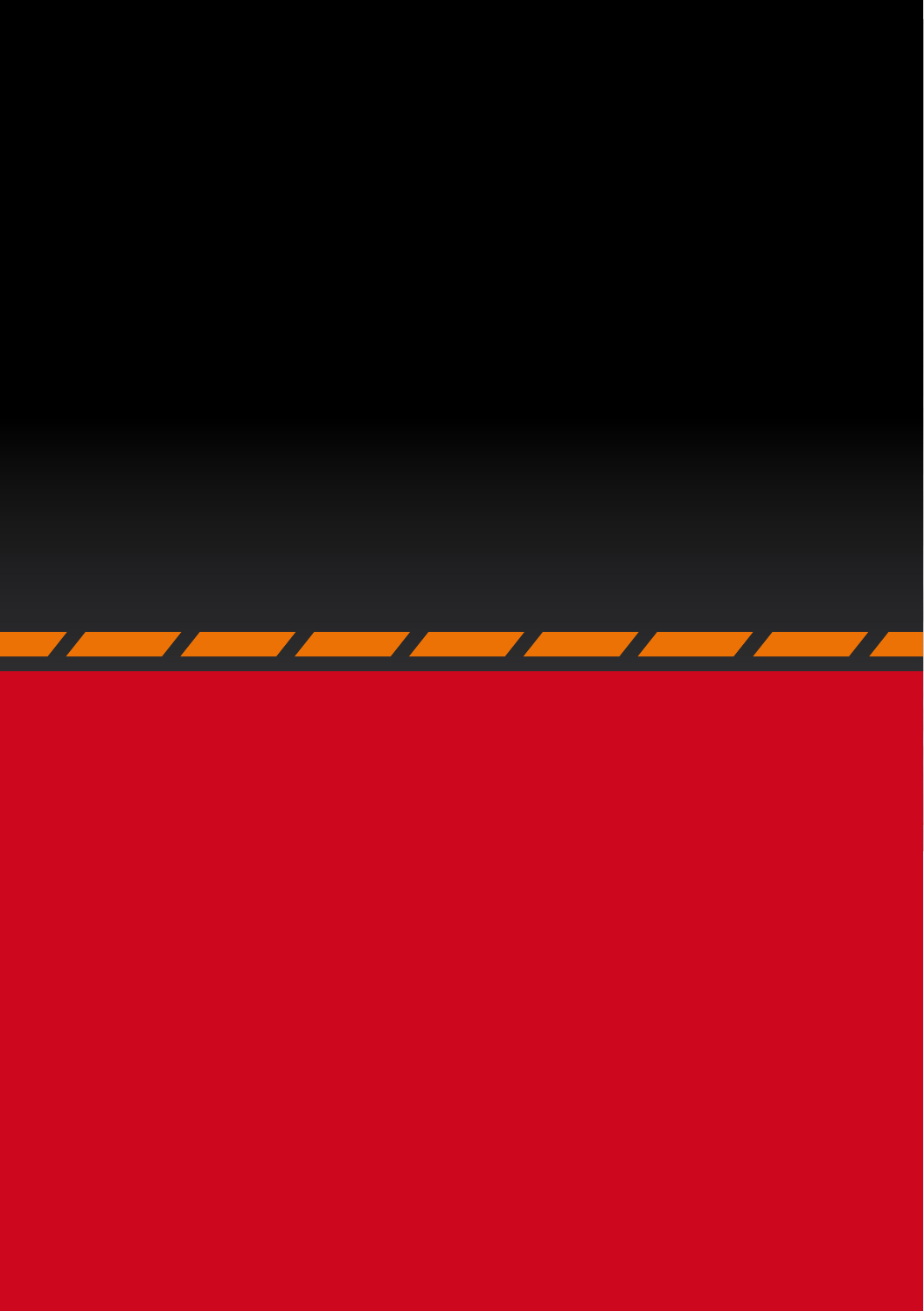

**Australian Government** 

**Department of Health and Ageing** 

# CHANGES TO LAWS RELATING TO PATHOLOGY AND DIAGNOSTIC IMAGING



Changes to pathology and diagnostic imaging laws came into effect on **1 March 2008.**

Because the changes carry penalties of up to five years **imprisonment** for anyone breaking these laws, this brochure briefly sets out how the changes apply and who they apply to.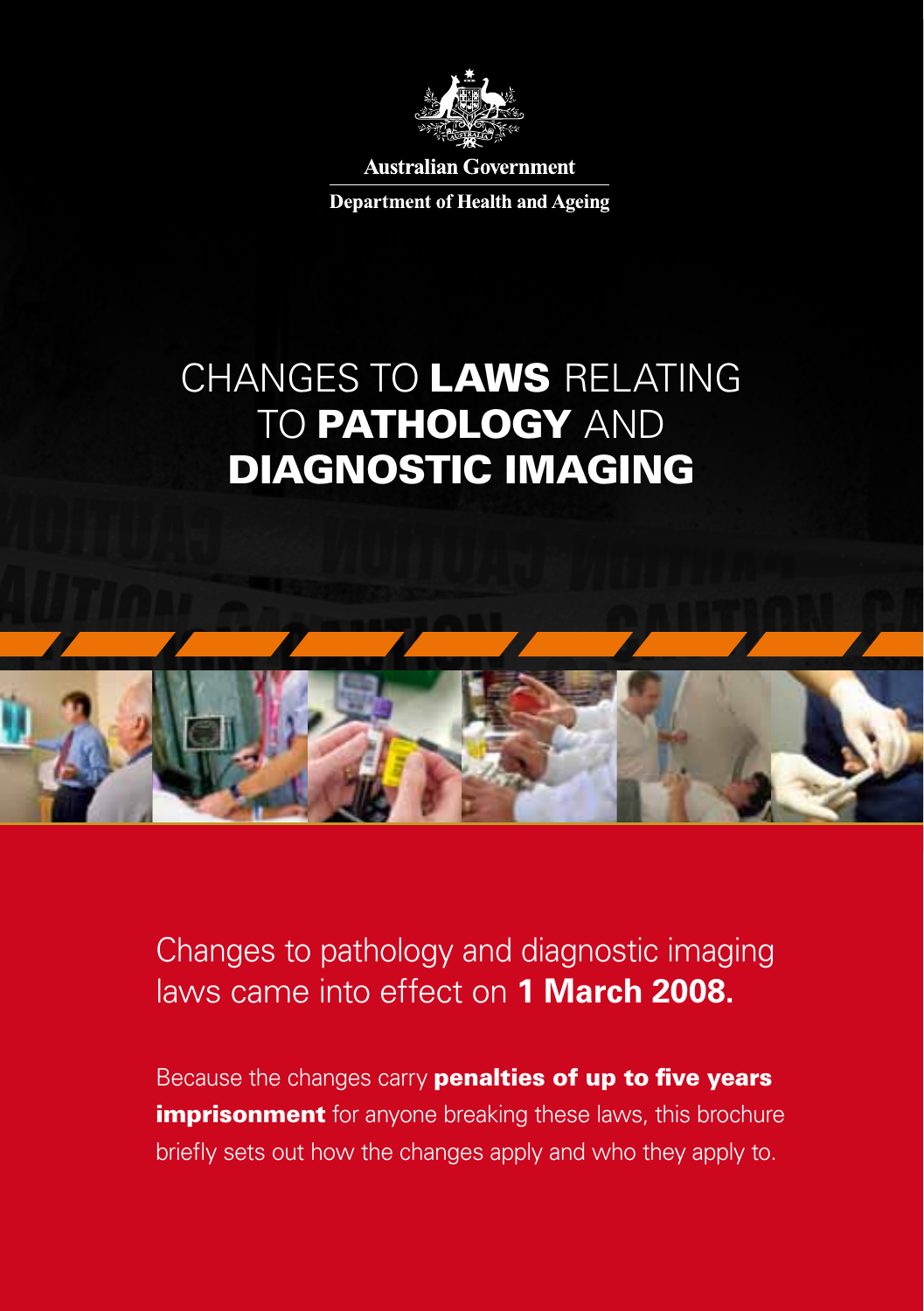**All Street**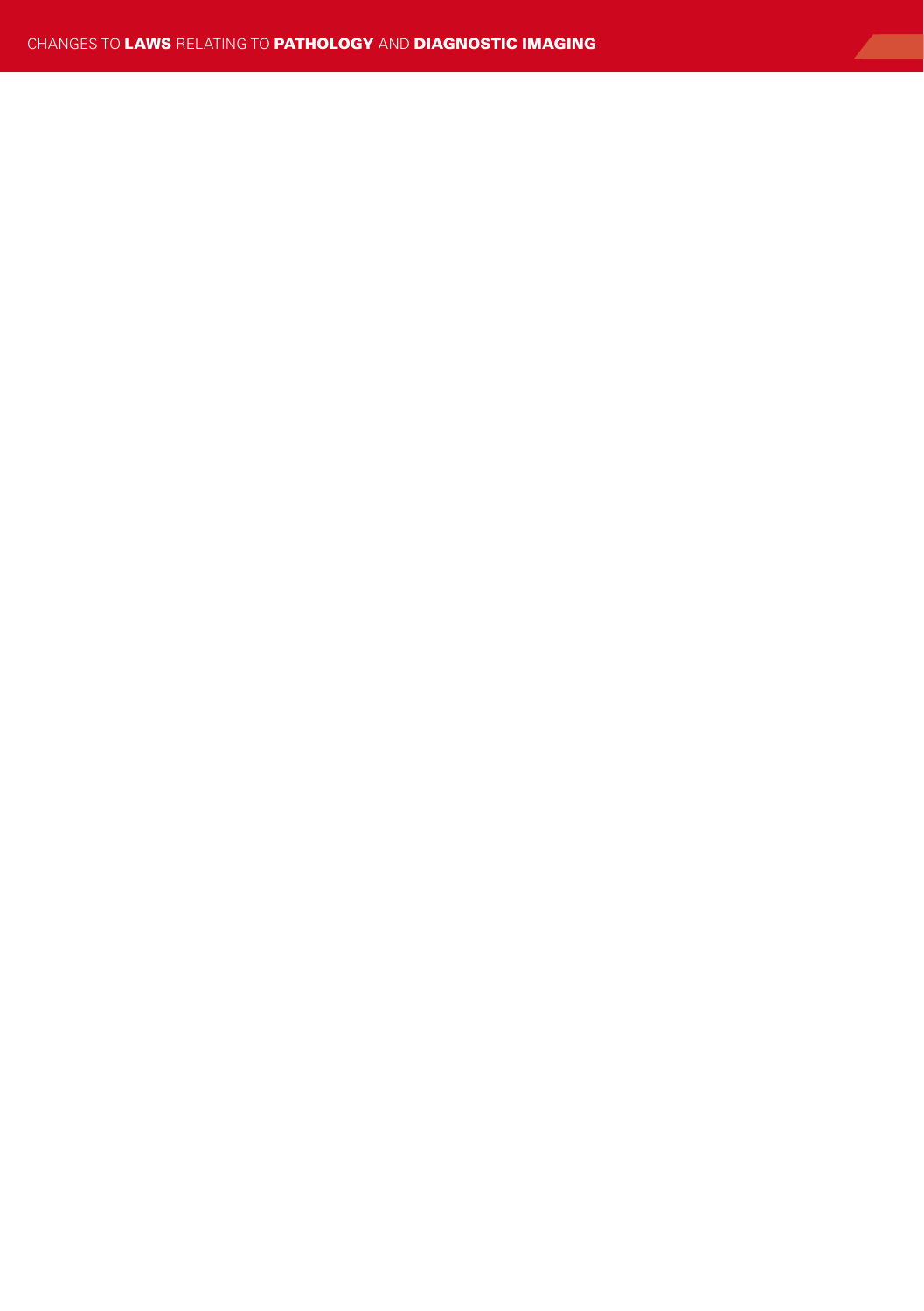

## **TABLE OF CONTENTS PAGE**

| Why are these laws important?                                                              | $\overline{2}$             |
|--------------------------------------------------------------------------------------------|----------------------------|
| Who is affected?                                                                           | 3                          |
| What is prohibited?                                                                        | $\boldsymbol{\mathcal{L}}$ |
| The laws do not interfere with normal business practices<br>that do not influence requests | 5                          |
| Some commercial arrangements are permitted under<br>strict rules                           | 9                          |
| Are valuations required?                                                                   | 15                         |
| Criminal offence provisions                                                                | 15                         |
| <b>Threats</b>                                                                             | 16                         |
| Unauthorised conduct by intermediaries                                                     | 16                         |
| Enforcement                                                                                | 17                         |
| <b>Further information</b>                                                                 | 17                         |
| <b>FREQUENTLY ASKED QUESTIONS</b>                                                          | 18                         |

<u>a shekara ta 1989, a shekara ta 1989, a shekara ta 1989, a shekara ta 1989, a shekara ta 1989, a shekara ta 19</u>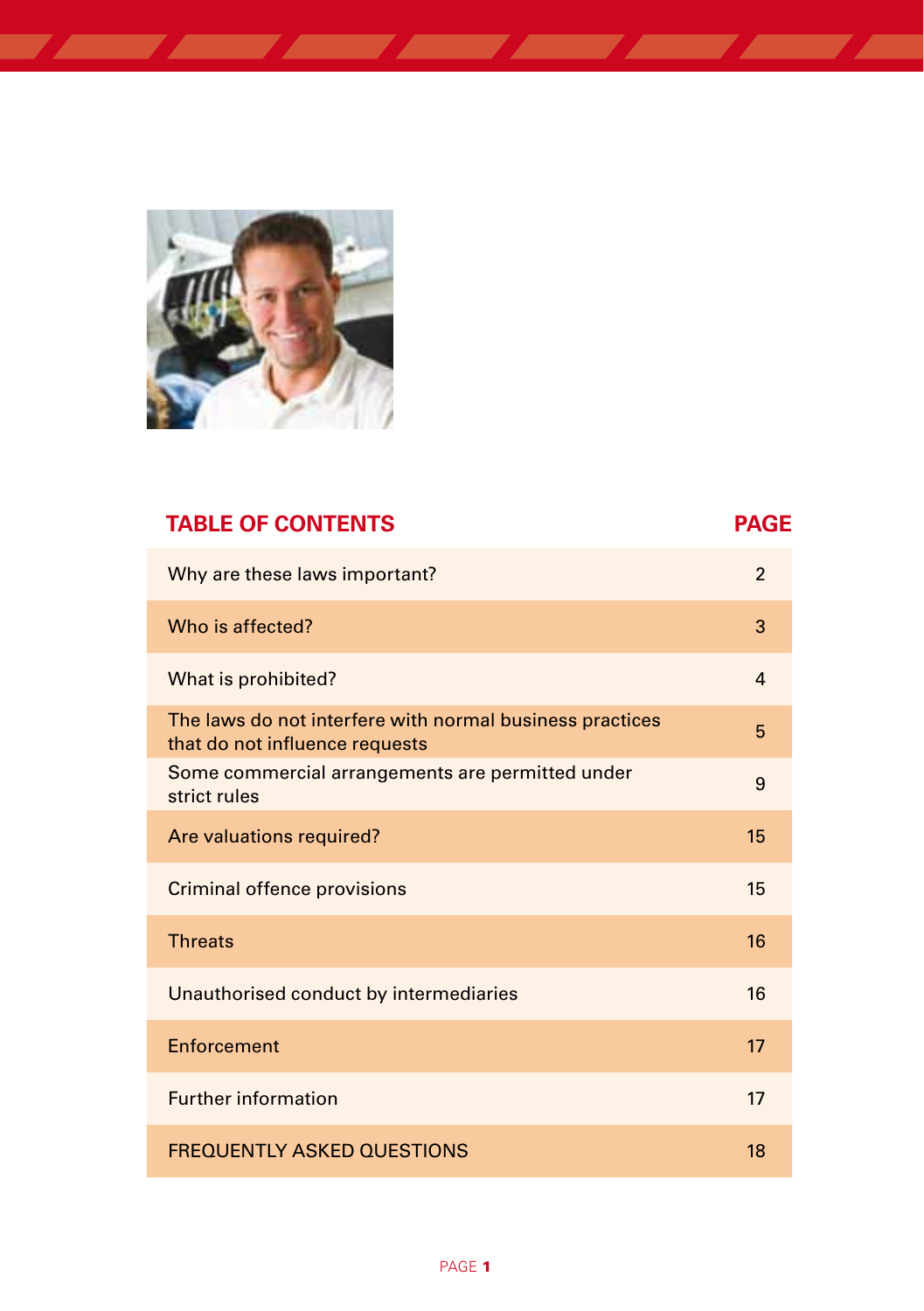## "ANTI-INDUCEMENT" LAWS IN PATHOLOGY AND DIAGNOSTIC IMAGING AM I AFFECTED? IF SO, WHAT DO I NEED TO DO?

Changes to the laws prohibiting inappropriate commercial relationships between requesters and providers of pathology and diagnostic imaging services came into effect on 1 March 2008. New Regulations to support these laws [referred to in this guide as the 'Market Value Regulations'] have recently been made.

This guide explains how these laws affect both requesters and providers of pathology and diagnostic imaging services.

## **Caution**

This guide is not a substitute for legal advice. You should check with a lawyer if you have any doubts about the legality of a proposed commercial arrangement.



Inducements and similar arrangements may also be illegal under State and Territory laws relating to medical practice. If such arrangements are anti-competitive, they may also breach the Trade Practices Act and related State and Territory legislation.

### **Why are these laws important?**

Part of a healthcare practitioner's responsibility to his or her patient is to recommend other healthcare providers – including pathology and diagnostic imaging providers – based on the patient's clinical needs and best interests. Allowing this recommendation to be influenced by commercial arrangements between the practitioner and the provider may be illegal and/or unethical. It can also compromise patient outcomes and lead to over servicing.

The majority of healthcare practitioners do the right thing. For the minority who do not, this conduct can have serious consequences including a substantial fine (under a civil penalty provision) or, in some cases, imprisonment for up to five years (under a criminal offence provision). Breaches can also be referred to the Medicare Participation Review Committee, which has the power to exclude practitioners and companies from the Medicare system.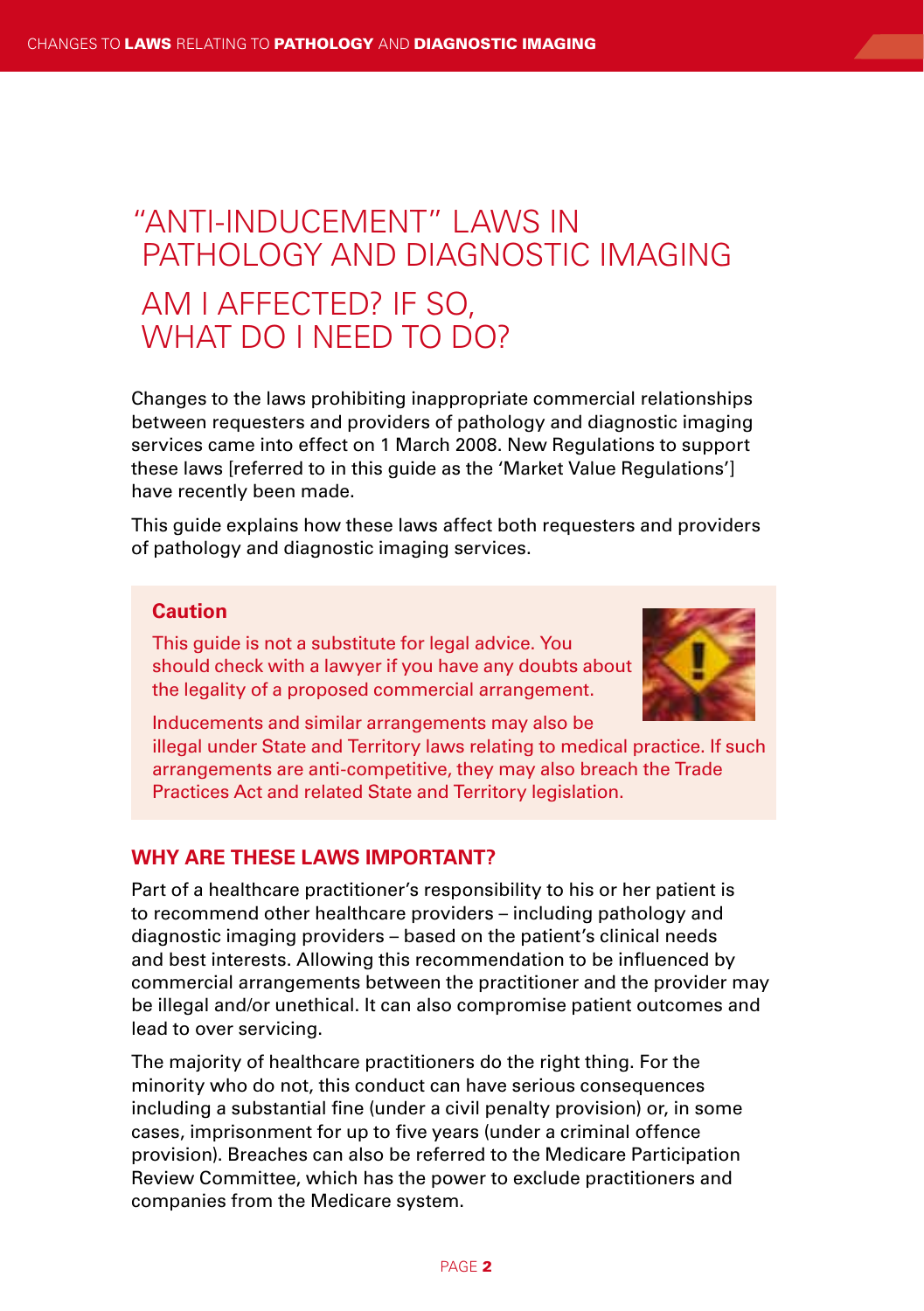Both individuals and companies can be liable for breaches of the anti-inducement laws. Where a company is liable, executive officers who knew about the breach, and failed to take reasonable steps to prevent it, can also be personally liable.

<u> Andrew Maria de la contrada de la contrada de la contrada de la contrada de la contrada de la contrada de la</u>

### WHO IS AFFFCTFD?

It is very important to understand that the laws affect anyone who can request or provide a Medicare-eligible pathology or diagnostic imaging service. Requesters include general practitioners, medical specialists, dental practitioners, podiatrists, physiotherapists, osteopaths, and chiropractors.

In some circumstances the laws also apply to arrangements involving people who are "connected" to a requester or provider, such as:

- a relative of the requester or provider;
- a company of which the requester or provider is a director, secretary or senior officer;
- a company which is a related company of a corporate requester or provider;
- a beneficiary under a trust where the requester or provider is the trustee;
- the trustee of a trust where the requester or provider is a beneficiary;
- a business partner of the requester or provider, or of a relative of a requester or provider;
- a person whose relative is in a business partnership with a requester or provider;
- a person or company who employs or engages the requester or provider; or
- an employee of or contractor to the requester or provider.

For medical practitioners who practise at a medical centre, the medical centre operator is connected to each such practitioner. This is the case regardless of the business structure of the particular medical centre.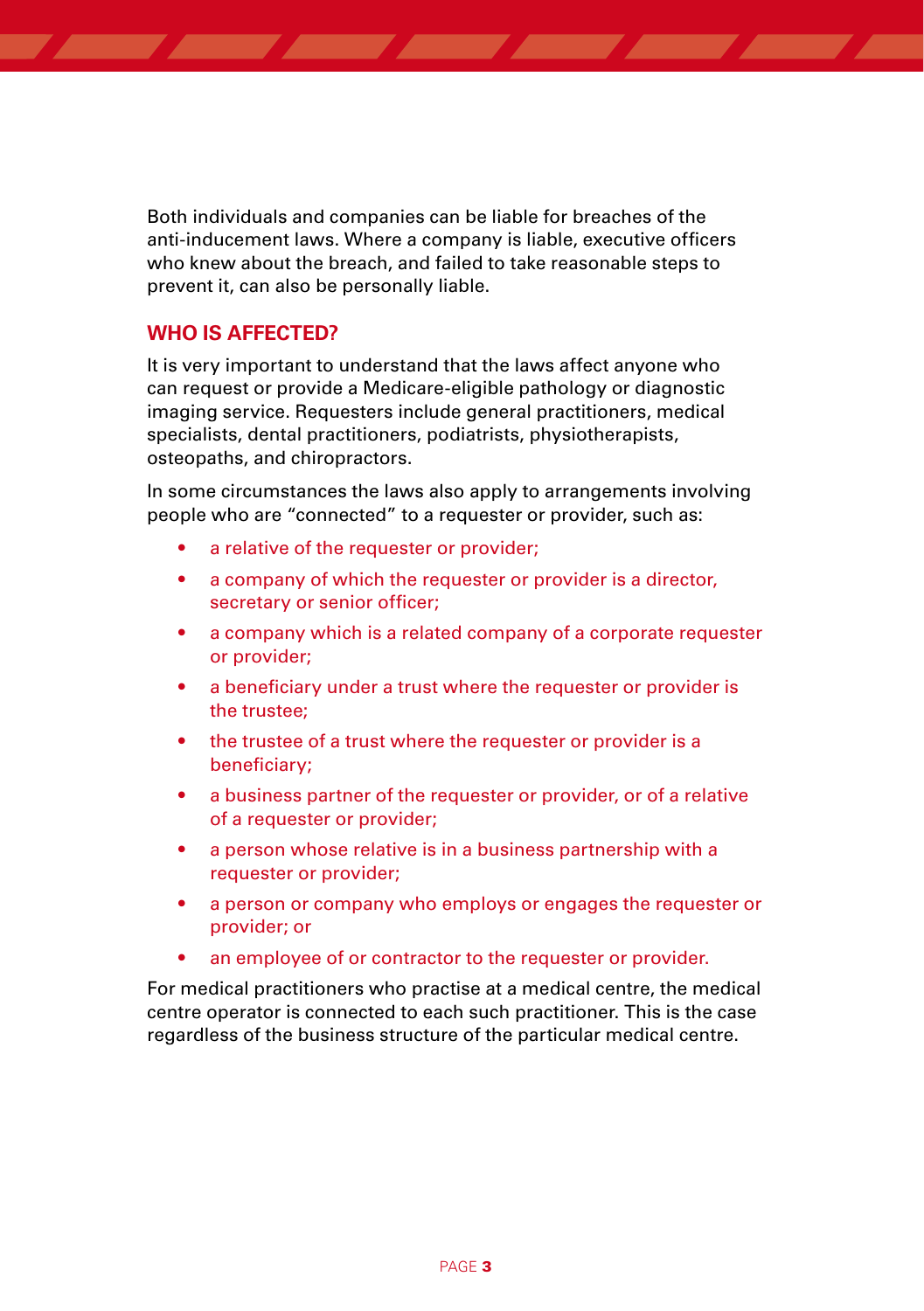### **What is prohibited?**

In basic terms, the laws apply to:



Benefits can include cash, property, goods and services. A benefit passing, or potentially passing, between a requester/connected person and a provider/ connected person, may be prohibited under a civil penalty provision (see page 15 for a discussion of the criminal offence provisions) if the benefit is **either**:

- reasonably likely to induce a requester (any requester, not just the particular individual involved) to request pathology or diagnostic imaging services from a provider; **or**
- related to the business of rendering pathology services or diagnostic imaging services.

However, there are some exceptions (called "permitted benefits"), and these are discussed below.

#### **Caution**

"Permitted benefits" are permitted for the purposes of these laws only.

The fact that an arrangement is treated as "permitted" under these laws does not necessarily mean the arrangement complies with other laws or ethical standards applicable to the healthcare profession(s) involved.

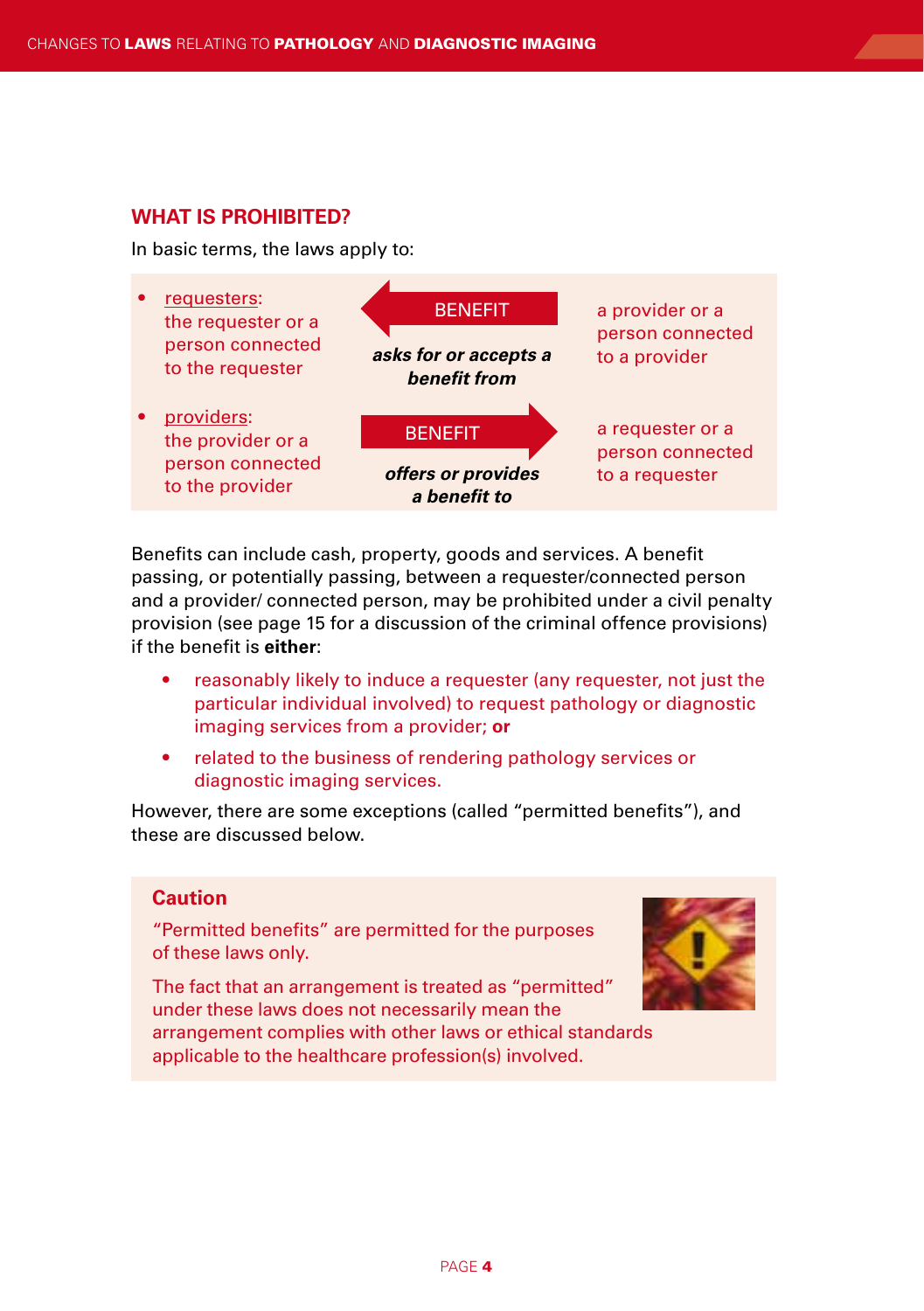## **The laws do not interfere with normal business practices that do not influence requests**

The Minister for Health and Ageing has approved a list of normal business practices that are unlikely to influence pathology or diagnostic imaging requests. An item that is listed in one of the boxes below is a "permitted benefit" and does not breach the laws provided that:

<u> André de la contrada de la contrada de la contrada de la contrada de la contrada de la contrada de la contrad</u>

- the listed "benefit" is not related to the number, kind or value of pathology or diagnostic imaging requests made by a requester to a particular provider; and
- taken with benefits of the same kind, it does not exceed the number that would usually be needed by the beneficiary (who is, or is connected to, a requester).

This list of items will be updated from time to time – you can check the current *Health Insurance (Permitted benefits – pathology services) Determination 2008* and the *Health Insurance (Permitted benefits – diagnostic imaging services) Determination 2008* at **www.comlaw.gov.au**

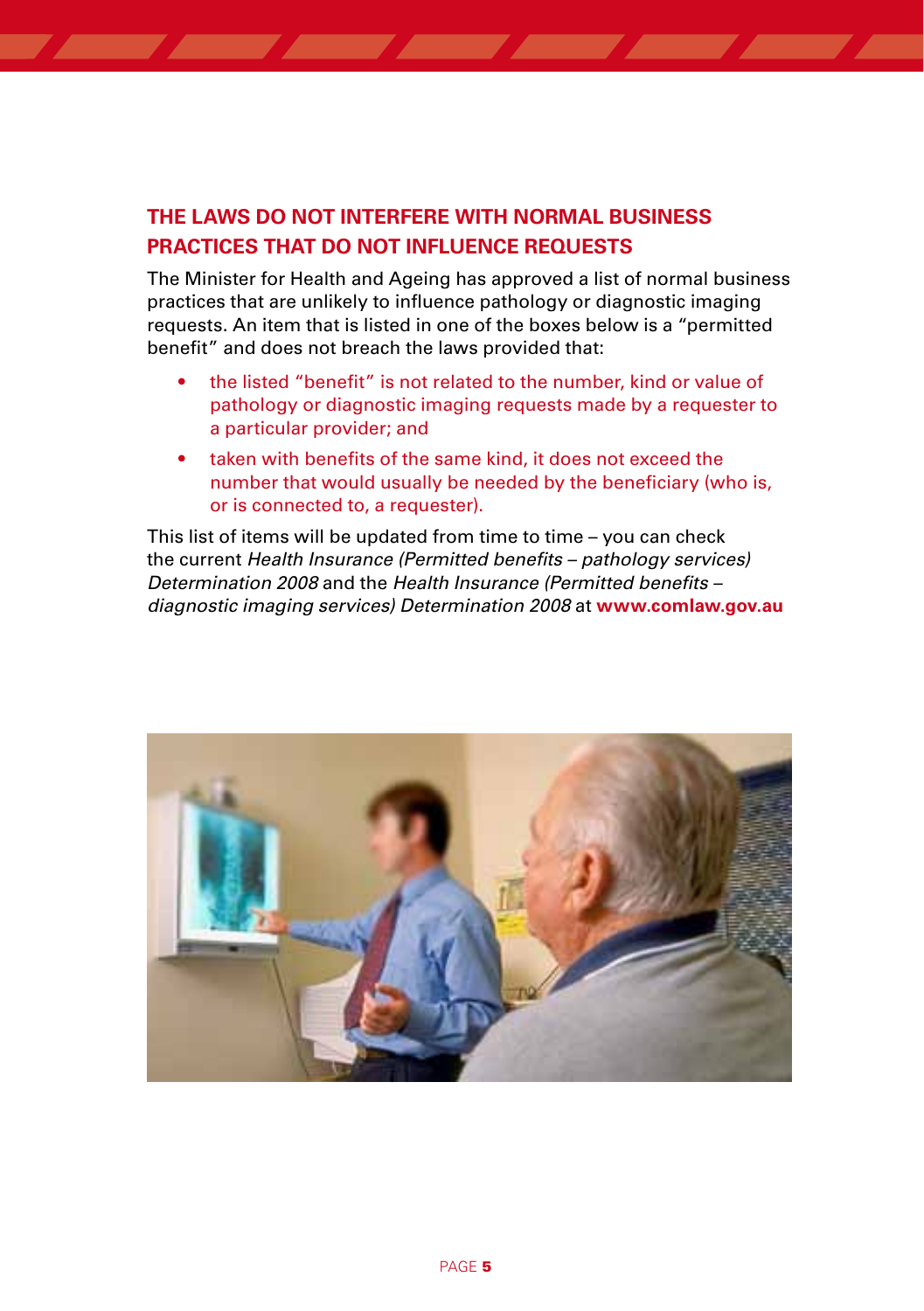#### **Pathology**

Under the laws:

- a pathology provider or connected person can offer or provide the following benefits to a beneficiary (who is, or is connected to, a requester); and
- a beneficiary can ask for, or accept, the following benefits from a pathology provider or connected person:
	- **−** aids for requesting pathology or viewing results, if they can only be used for purposes connected with pathology e.g. requesting software
	- an arrangement under which the provider stations pathology staff (an approved pathology practitioner or his or her delegate) or equipment at the beneficiary's premises for the sole purpose of providing preliminary analysis or advice in relation to specimens collected during procedures performed at the premises by fine needle aspiration, bone marrow aspiration, trephine or frozen section examination
	- **−** an arrangement under which the provider stations pathology staff at the beneficiary's premises, where those premises are a hospital, to collect pathology specimens from hospital inpatients
	- an arrangement under which the provider stations pathology equipment at the beneficiary's premises, where those premises are a hospital, for use in the rendering of services relating to pathology to hospital inpatients
	- **−** educational material about pathology (including for patients)
	- **−** appropriate educational sessions on pathology for the beneficiary, not including travel or accommodation costs, attendance at an entertainment or sporting event, or excessive hospitality
	- **−** reasonable, infrequent gifts or hospitality linked to a significant occasion (and not to pathology requests) and not capable of conversion to cash e.g. flowers given because of the death of a family member of the requester, a bottle of wine at Christmas
	- **−** pathology request forms, telephone results pads, stock request pads and promotional items with no resale value for the beneficiary and which are clearly identified as coming from the relevant pathology provider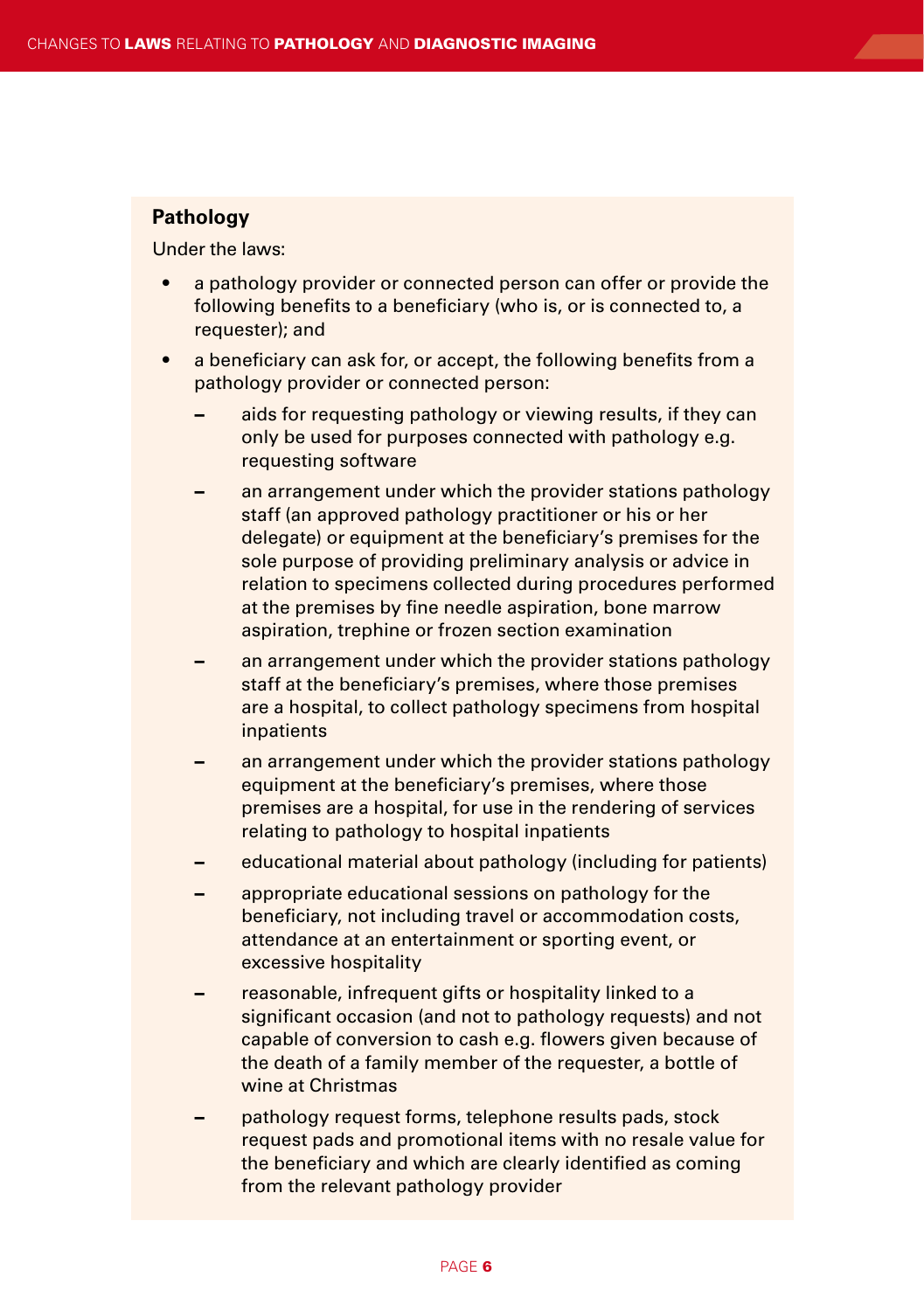**−** a refrigerator used only for (and necessary for storage of) pathology specimens, specimen transport containers and specimen pick up receptacles, in each case which are labelled as the property of the provider

<u>and the state of the state of the state of the state of the state of the state of the state of the state of the state of the state of the state of the state of the state of the state of the state of the state of the state</u>

**−** the following items used for the collection of pathology specimens for testing by an accredited pathology laboratory:

| Needle barrel holders                      | Vacutainer or equivalent<br>tubes for collection            |
|--------------------------------------------|-------------------------------------------------------------|
| Syringes (5 ml or larger)                  | 21 or 23 gauge needles                                      |
| Individual alcohol wipes                   | <b>Spreaders for blood files</b>                            |
| Small test tube rack                       | <b>Spray fixative</b>                                       |
| Cervix spatulas                            | Cyto brush                                                  |
| Direct to vial kits                        | Slides and slide carriers or<br>holders                     |
| <b>Formalin or other fixative</b>          | Appropriate containers &<br>media for specimens             |
| <b>Punch biopsy instruments</b>            | Microbiological or virology<br>swabs & transport media      |
| Urine containers                           | <b>Faeces containers</b>                                    |
| Paediatric urine collection<br>kits        | Chlamydia specific<br>collection & transport<br>receptacles |
| <b>Blood culture bottles</b>               | Petri dishes                                                |
| Timed urine collection<br>containers       | Specimen biohazard bags &<br>rubber bands                   |
| <b>Faecal fat collection</b><br>containers | Glucose drinks for a glucose<br>tolerance test              |
| Disposable vaginal<br>speculums            | <b>Tuberculosis specific</b><br>collection receptacles      |

Appropriate containers and media for urine, sputum & other body fluid cytology and cytology samples collected directly from tissues by cytology of fine needle aspiration

Centrifuges if they are labelled as the property of the provider and necessary to ensure that specimens are not damaged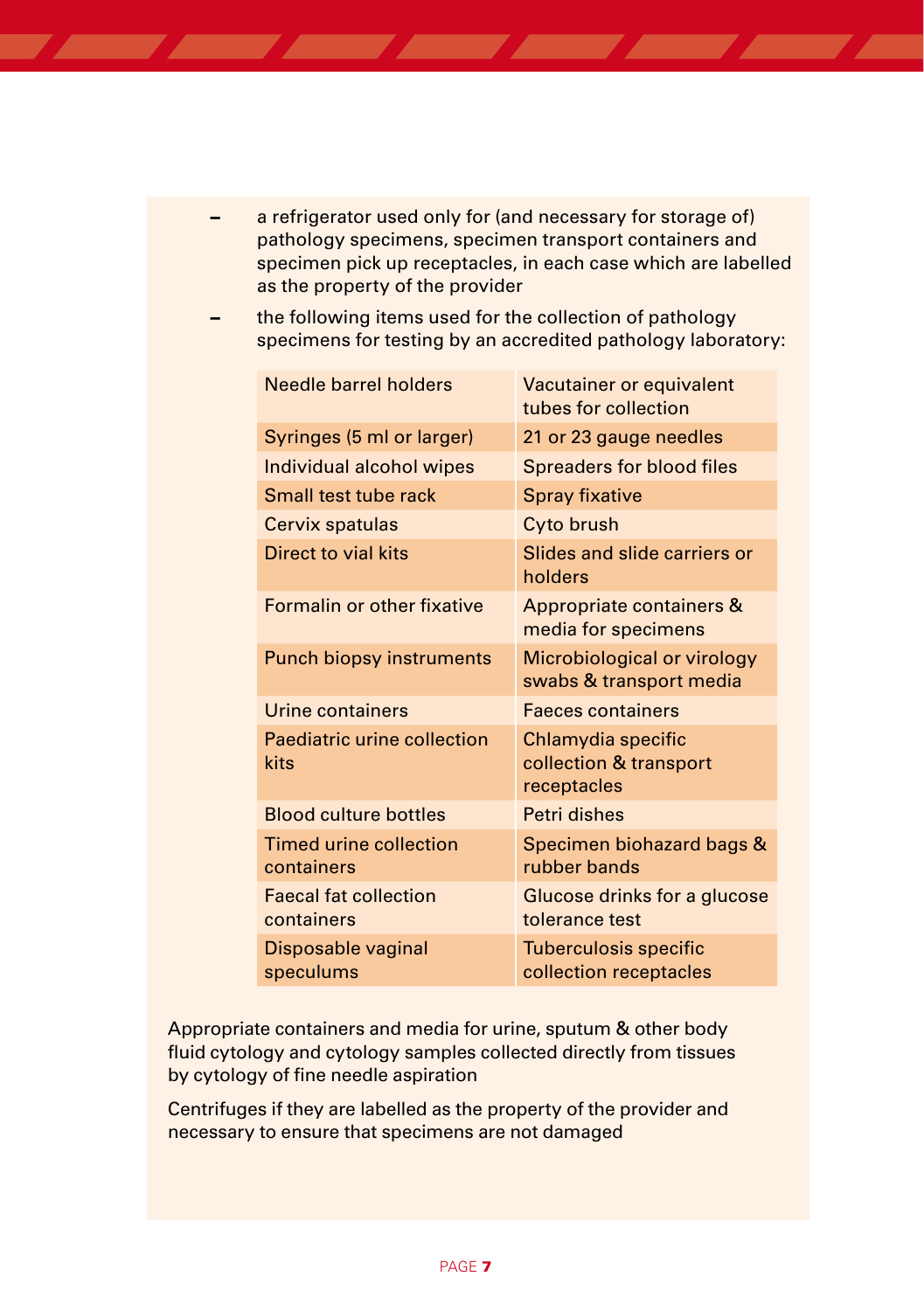#### **Diagnostic imaging**

Under the laws:

- a diagnostic imaging provider or connected person can offer or provide the following benefits to a beneficiary (who is, or is connected to, a requester); and
- a beneficiary can ask for, or accept, the following benefits from a diagnostic imaging provider or connected person:
	- **−** aids for requesting diagnostic imaging or reading film or images, provided they can be used for requesting/reading diagnostic imaging from any provider and either: (a) can only be used for purposes connected with diagnostic imaging; or (b) have more than one use, but include special features that assist with requesting diagnostic imaging or reading film or images
	- **−** an arrangement under which the provider stations staff or diagnostic imaging equipment at the beneficiary's premises if the premises are a hospital, or are more than 30 km by road from a radiology facility supervised by a radiologist, or the staff or equipment are stationed at the premises for the sole purpose of enabling diagnostic imaging to be rendered during a surgical procedure performed at the premises
	- free or discounted diagnostic imaging services provided to a requester, or a patient who is connected to a requester (e.g. a requester's spouse)
	- **−** educational material about diagnostic imaging (including for patients)
	- **−** appropriate educational sessions on diagnostic imaging for the beneficiary, not including travel or accommodation costs, attendance at an entertainment or sporting event, or excessive hospitality
	- **−** reasonable, infrequent gifts or hospitality linked to a significant occasion (and not to diagnostic imaging requests) and not capable of conversion to cash e.g. flowers given because of the death of a family member of the requester, a bottle of wine at Christmas
	- **−** diagnostic imaging request forms and promotional items with no resale value for the beneficiary and which are clearly identified as coming from the relevant diagnostic imaging provider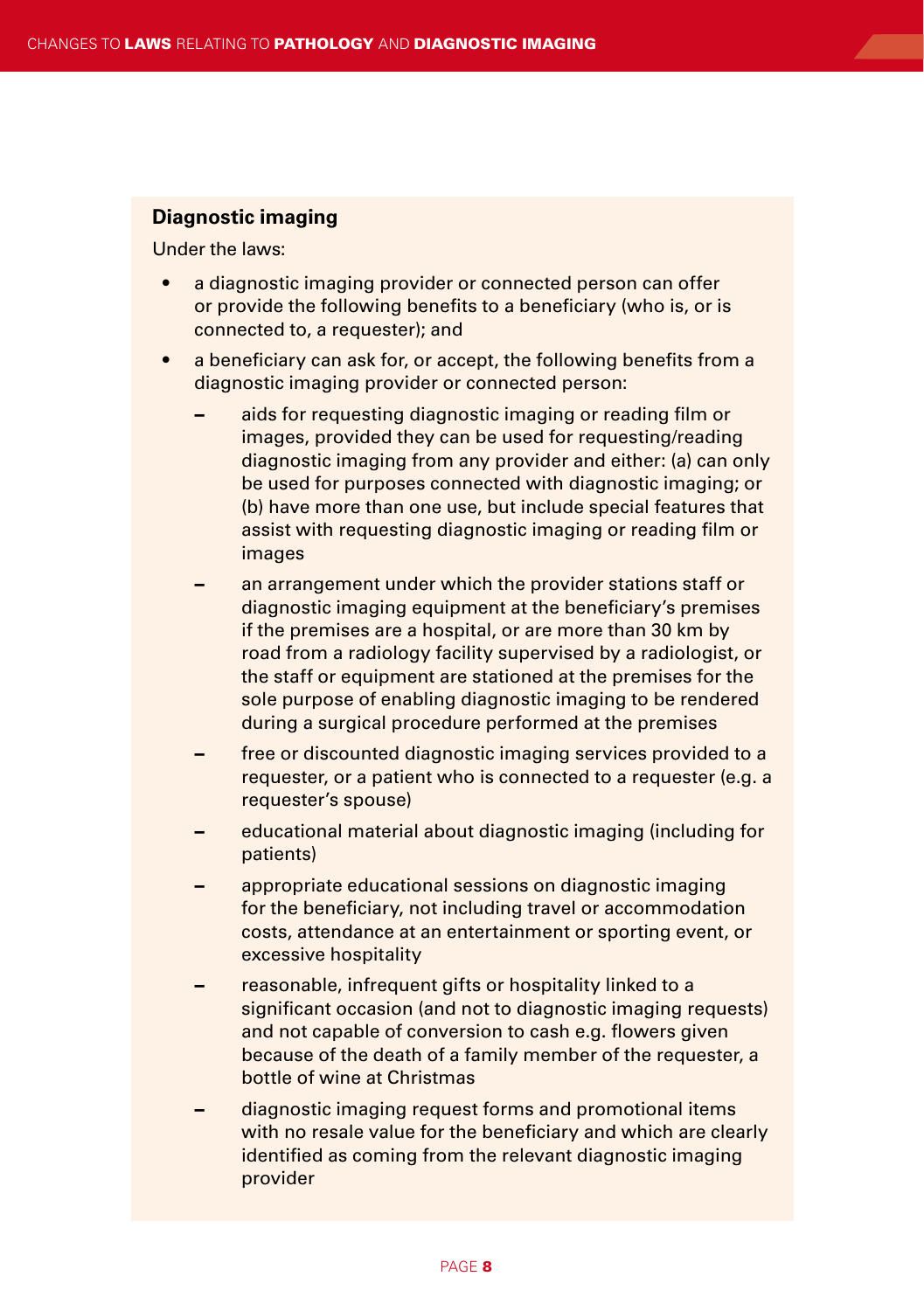## **Some commercial arrangements are permitted under strict rules**

<u>a shekara ta 1989, a shekara ta 1989, a shekara ta 1989, a shekara ta 1989, a shekara ta 1989, a shekara ta 19</u>

The laws permit a limited range of benefits to be exchanged between requesters/connected persons and providers/ connected persons, **but only if** the benefit:

- is not related to the number, kind or value of requests for pathology or diagnostic imaging services made by the requester; **and**
- does not consist of the provision of staff or equipment at the premises of the beneficiary – whether full time, part time, or on a visiting basis - for the purpose of providing pathology or diagnostic imaging services; **and**
- • is listed below; **and**
- satisfies **all** of the relevant requirements set out below.

The following list of "permitted benefits" sets out examples of arrangements that take place between requesters and providers. However, these arrangements may also take place between persons "connected to" requesters and providers and as outlined later in this guide, requesters and providers can be held liable as a result of the actions of such persons.

## ➊ **Leases to providers**

#### Example:

A provider may pay rent to a requester (or someone other than the requester) if:

- the rent is not substantially different from the market value of the rent for the premises; **and**
- the rent is not related to the number, kind or value of requests for pathology or diagnostic imaging services made by the relevant requester; **and**
- if the provider is a pathology provider, the provider either establishes an approved collection centre or an accredited pathology laboratory in the premises within 60 days of entering the arrangement, or renders professional services in the premises, and does not use or occupy the premises for any other purpose.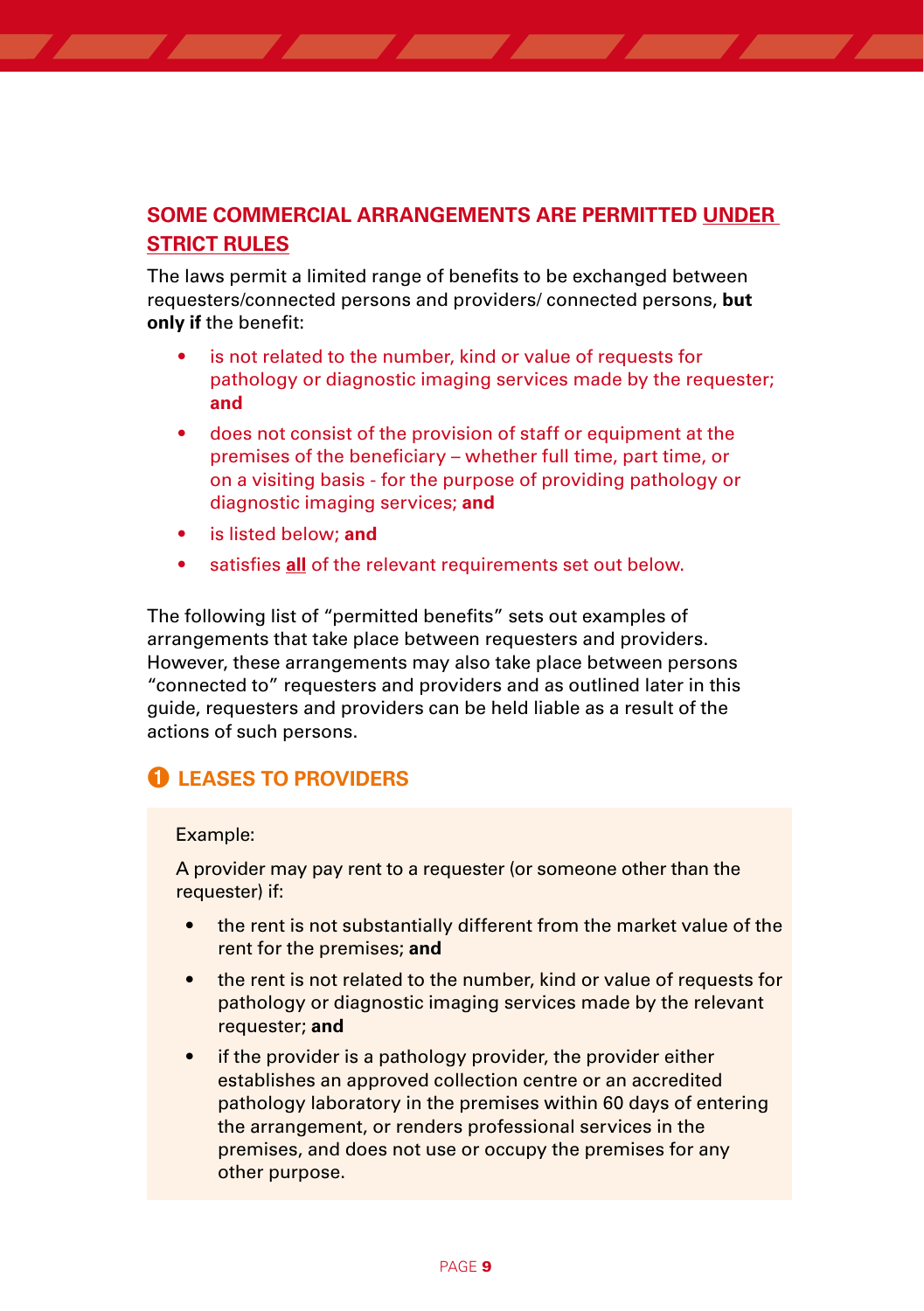These rules apply to any payment for the use or occupation of premises, including rent or a licence fee. However, these rules **do not apply** in the situation where the requester and provider are sharing the lease of premises – see the arrangement described at  $\bigodot$  in this regard.

"Market value" does not have a special meaning under these laws, but instead has its ordinary common law meaning. The Market Value Regulations relate to all property, goods or services. In a leasing context, this means the rent that a willing tenant would (at the relevant time) have had to have paid a willing, but not anxious, landlord to secure the lease over the premises. The market value of property, goods or services correspondingly means the price that a willing buyer would (at the relevant time) have had to have paid a willing, but not anxious, seller to acquire the property, goods or services. In determining market value, it may be that some value could be attributed to the convenience of the location. In essence, market value assumes an arms-length transaction with each party acting knowledgably, prudently and without compulsion.

"Not substantially different" from the market value means not more than 20% variance from the market value. Remember, however, that **as well as** being within 20% of the market value, the benefit must not be related to the number, kind or value of pathology or diagnostic imaging requests made by the relevant requester.

#### **Caution**

Where the rental being paid is not substantially different from market value, if the rental is linked to the number kind or value of requests made by the requester, the rental is not permitted.



If you are unsure as to whether the rent is compliant it may be wise to ask an independent valuer to assess the rental value such that it is compliant with these new laws.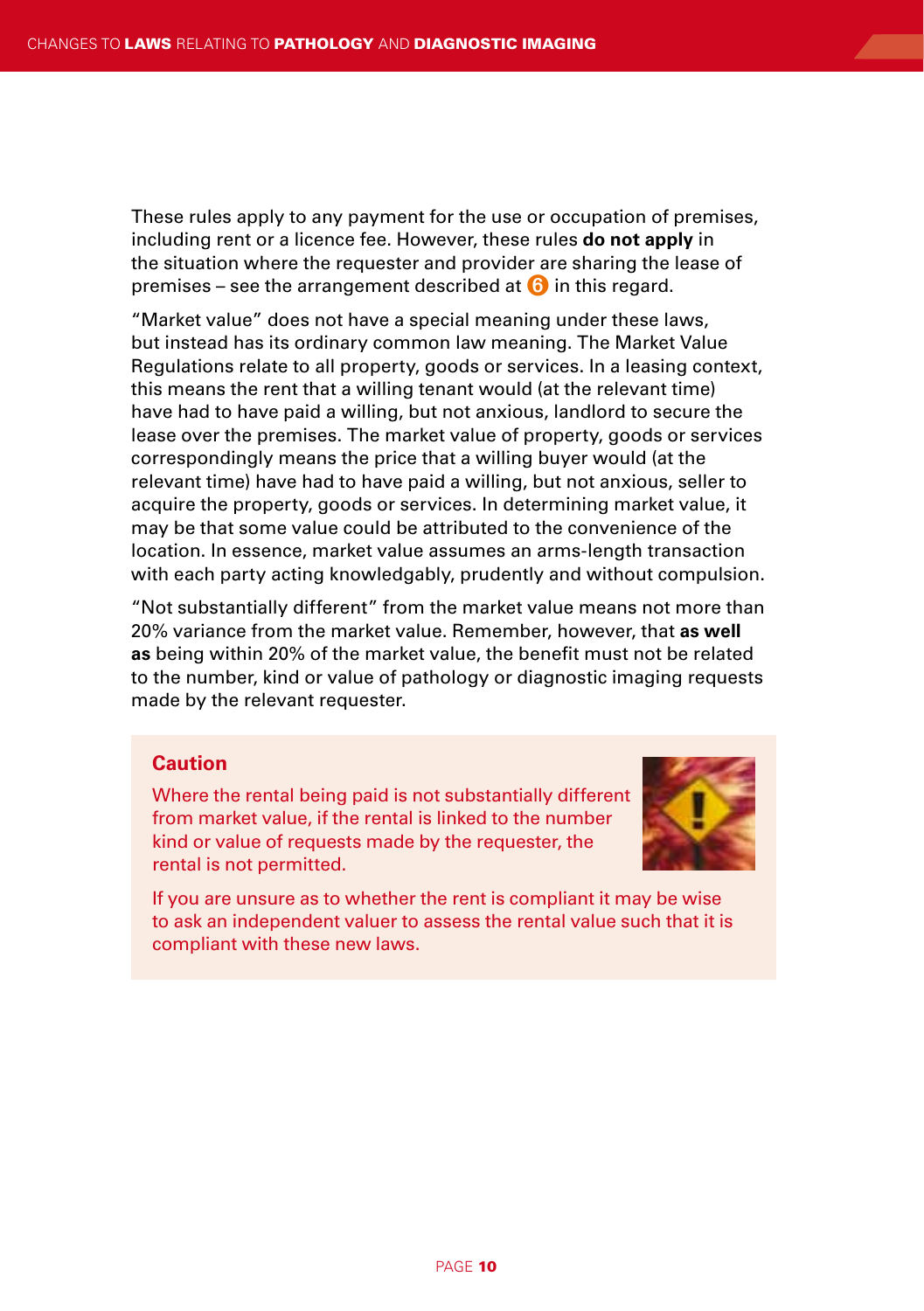## ➋ **Selling to providers**

#### Example:

A provider may make a payment to a requester (or someone other than the requester) in exchange for property, goods or services if:

<u> André de la contrada de la contrada de la contrada de la contrada de la contrada de la contrada de la contrad</u>

- the amount of the payment is not substantially different from the market value of the property, goods or services; **and**
- the amount of the payment is not related to the number, kind or value of requests for pathology or diagnostic imaging services made by the relevant requester.

## ➌ **Buying from providers**

#### Example:

A provider may provide property, goods or services to a requester if:

- the consideration given by the requester in exchange for the property, goods or services is not substantially different from the market value of the property, goods or services; **and**
- the property, goods or services provided by the provider (for example, their volume or value) are not related to the number, kind or value of requests for pathology or diagnostic imaging services made by the relevant requester; **and**
- the property, goods or services do not consist of the provision of staff or equipment at the premises of the requester – whether full time, part time, or on a visiting basis - for the purpose of providing pathology or diagnostic imaging services.

Remember "not substantially different" from the market value means not more than 20% variance from the market value.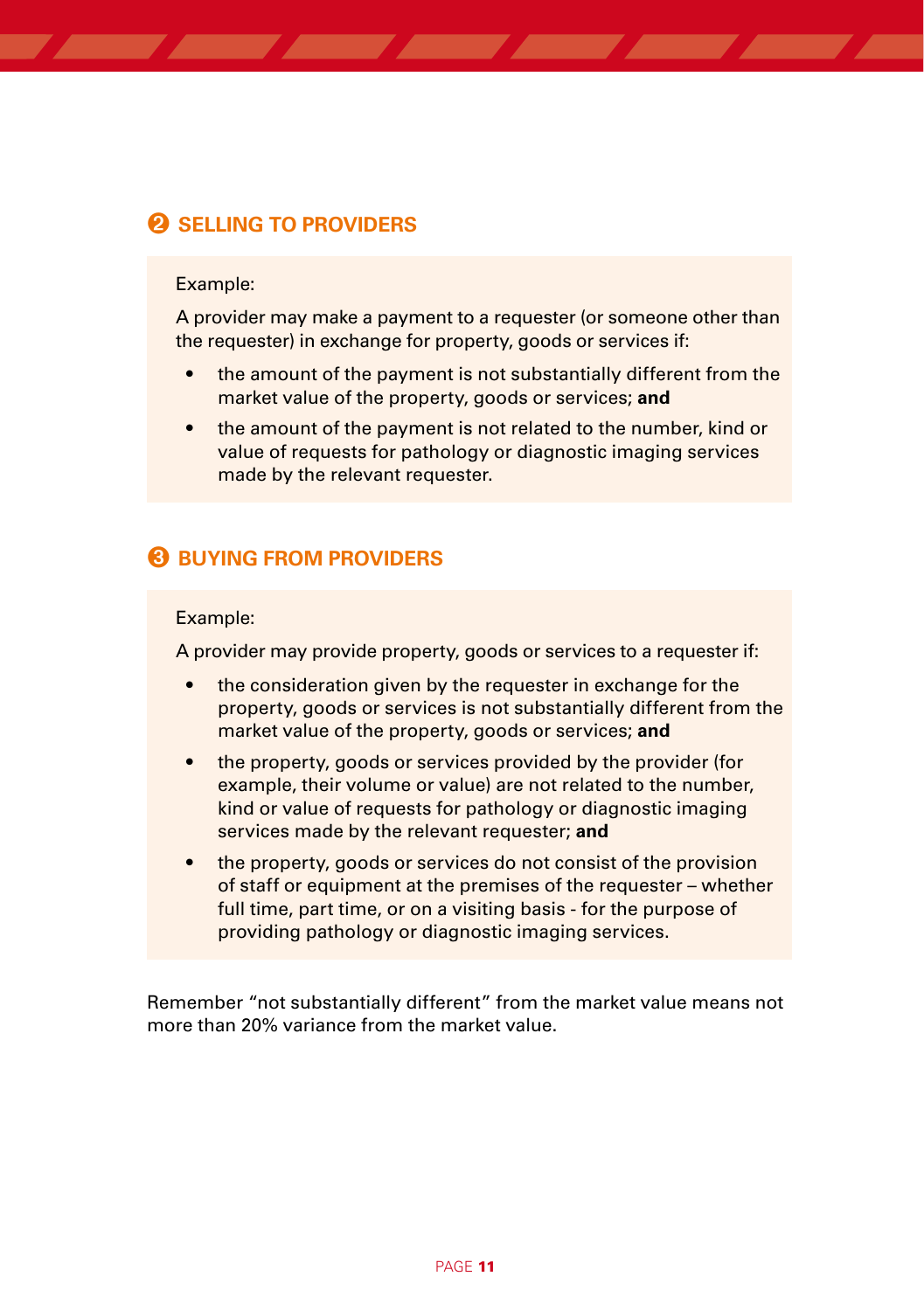## ➍ **Distribution of Shareholdings and dividends**

#### Example:

The profits or shares of a business that renders pathology or diagnostic imaging services may be distributed to a requester if:

- the amount of the benefit is in proportion to the requester's interest in the business; **and**
- the amount of the benefit is not related to the number, kind or value of requests for pathology or diagnostic imaging services made by the relevant requester.

These rules apply to various dealings in shares including payment of dividends, rights issues and share buy-backs. For example, a requester who owns shares in a listed company which operates a pathology or diagnostic imaging business may receive dividends proportionate to his or her shareholding from time to time.

## **Caution**

Requesters and persons connected to requesters should exercise caution (and, where uncertain, obtain independent legal advice) about any proposed arrangement involving a distribution of profits or shares where:



- they are offered the purchase of shares at a price which is substantially different to market value, or are offered dividends that are not proportional to their investment; or
- it is implied, proposed or expected that requesters who are, or are connected to, investors will switch their pathology or diagnostic imaging requests to a provider associated with the arrangement – for example where:
	- **−** the business model for the arrangement will not be sustainable, or does not make commercial sense, if such switching does not occur;
	- **−** requesters are unlikely to choose the relevant provider on the basis of their patients' clinical needs and best interests; or
	- **−** the returns are linked to the number, kind or value of requests.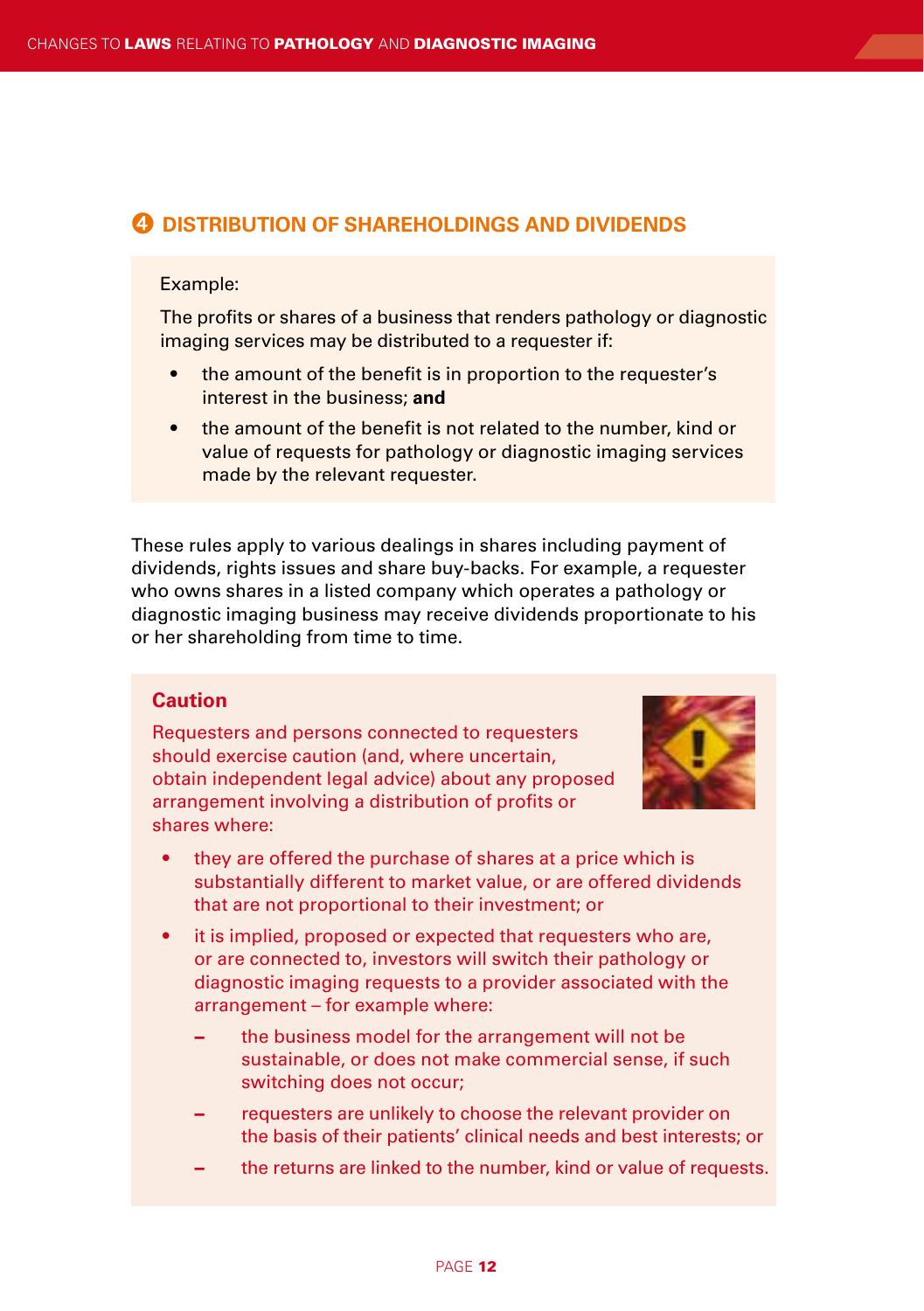Features such as these may indicate that the benefit is not proportional to financial interest, may be substantially different from market value of the purchase price of the shares, and/or is related to the number, kind or value of requests for pathology or diagnostic imaging services made by the requester.

<u>a shekara ta 1989, a shekara ta 1989, a shekara ta 1989, a shekara ta 1989, a shekara ta 1989, a shekara ta 19</u>

It is also worth remembering that any scheme or arrangement that substantially lessens competition (for example where only (or mainly) requesters and connected persons are able to become/remain participants) may be in breach of Pt IVA of the *Trade Practices Act 1975.* If there is any evidence of a scheme or arrangement that substantially lessened competition the scheme or arrangement could be referred to the Australian Competition and Consumer Commission regarding any potential breach of that Act.

Remember, if you have any doubts about the legality of a proposed commercial arrangement, please check with a lawyer.

## ➎ **Employment by providers**

#### Example:

A provider may pay a requester remuneration as an employee or under a contract for services if:

- the remuneration is not substantially different to the usual remuneration paid to persons engaged in similar jobs / under similar contracts; **and**
- the remuneration is not related to the number, kind or value of requests for pathology or diagnostic imaging services made by the relevant requester.

Remember that **as well as** not being substantially different from the usual remuneration, the remuneration paid must not be related to the number, kind or value of pathology requests made by the relevant requester.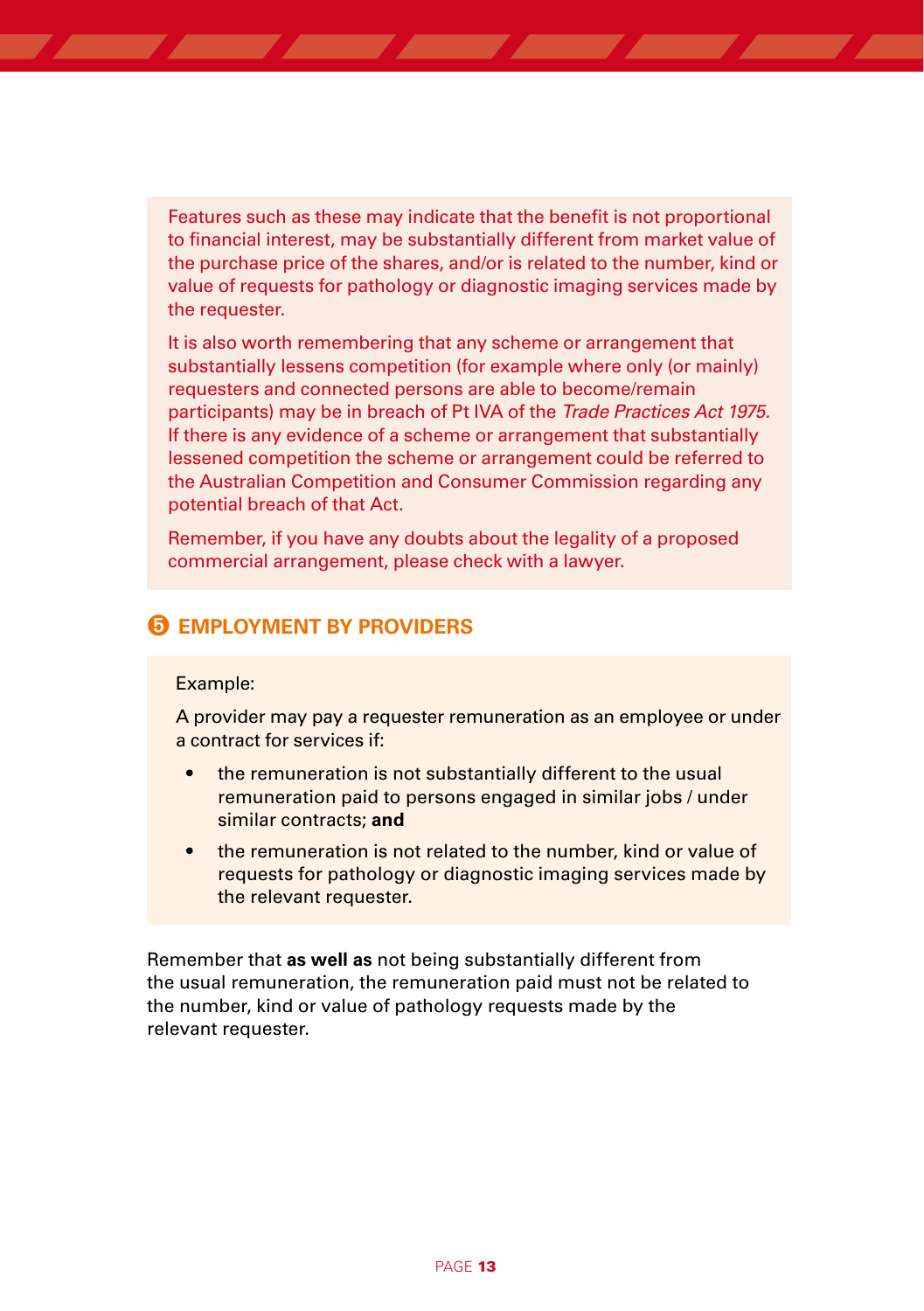## ➏ **Payment for shared property, goods or services**

#### Example:

A provider may make a payment for property, goods or services which are shared with a requester if:

- the payment is proportionate to the provider's share of the cost of the property, goods or services; **and**
- the payment is not related to the number, kind or value of requests for pathology or diagnostic imaging services made by the relevant requester; **and**
- if the provider is a pathology provider and the payment relates to shared use or occupation of premises, the provider either establishes an approved collection centre or an accredited pathology laboratory in the premises within 60 days of entering the arrangement, or renders professional services in the premises, and does not use or occupy the premises for any other purpose.

An example of such an arrangement is where a provider and a requester agree to split the cost of outgoings (e.g. power, telephone) for particular premises. If, say, the provider uses 10% of the electricity and pays for 10% of the electricity, the arrangement is permitted. If the provider uses 10% of the electricity and pays for 100%, the arrangement is prohibited.

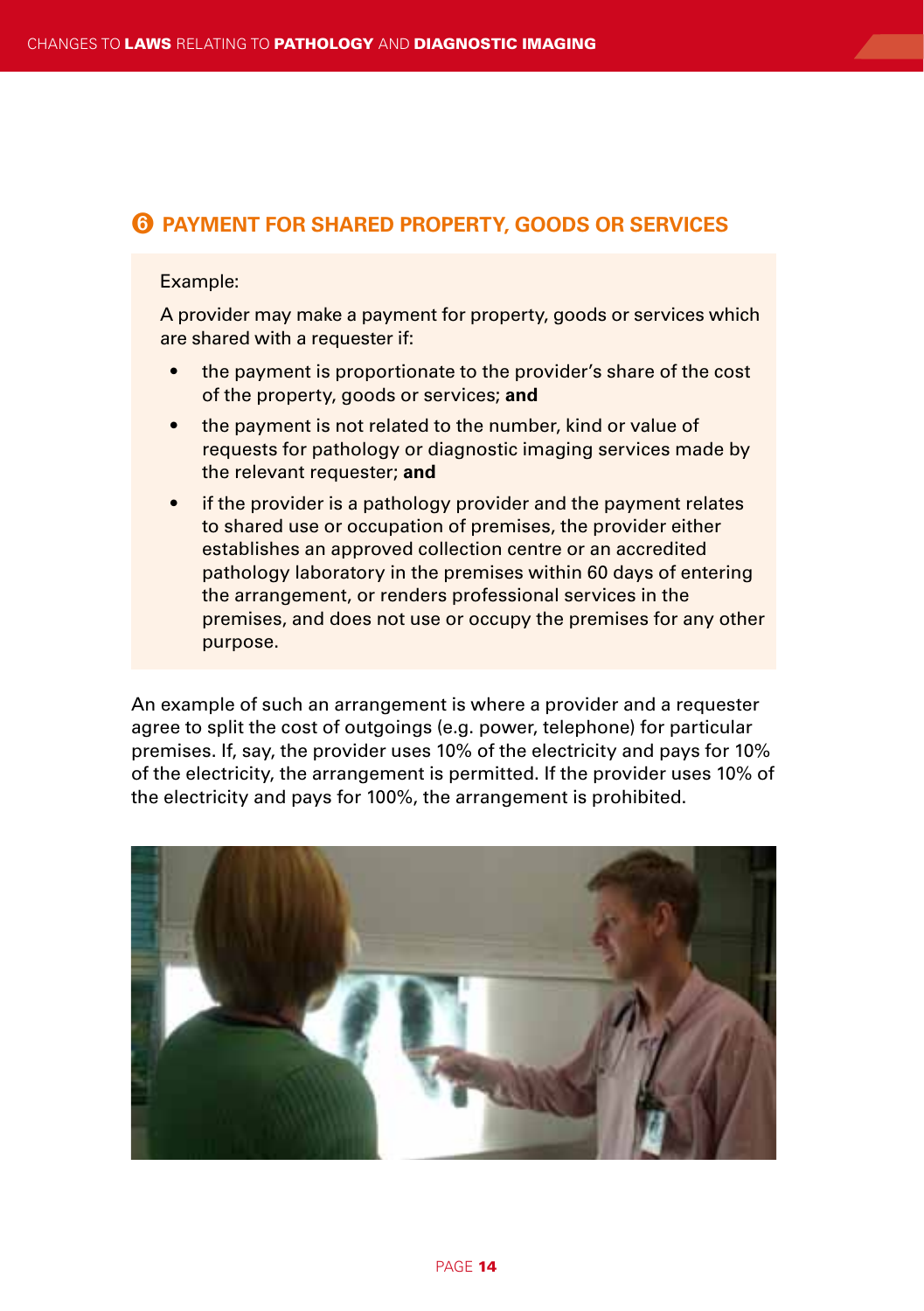## **Are valuations required?**

The legislation does not require requesters or providers to obtain a valuation to establish the market value of the rent for premises, or the market value of property, goods or services.

<u> Andrew Maria de la Carlo de la contrada de la contrada de la contrada de la contrada de la contrada de la con</u>

An independent valuation from a suitably qualified valuer can be helpful in establishing market value so that both parties are better placed to understand whether a proposed arrangement complies with these laws. Remember, however, that **as well as** being within 20% of market value, the benefit must not be related to the number, kind or value of requests made by the relevant requester.

## **Criminal offence provisions**

In additional to the civil penalty provisions (punishable by a fine) discussed above, the laws include criminal offence provisions (punishable by imprisonment). Broadly speaking these are offences:

- for any person: the person (whether or not a provider) offers or provides a benefit to a second person (whether or not a requester) intending that the benefit will induce a requester to request pathology or diagnostic imaging services from a particular provider;
- for requesters: a requester or another person accepts a benefit where the intent behind the providing of the benefit is to induce the requester to request services from a particular provider and the requester knows this intent, or a requester or another person has asked for or accepted, a benefit and the requester intends that the benefit will result in his or her requests being directed to a particular provider; or
- **for providers:** a provider knows that another person has offered or provided a benefit to a second person (whether or not a requester) with the intention that the benefit will induce a requester to direct requests to the provider, **and** the benefit is not a "permitted benefit" within the meaning of the laws.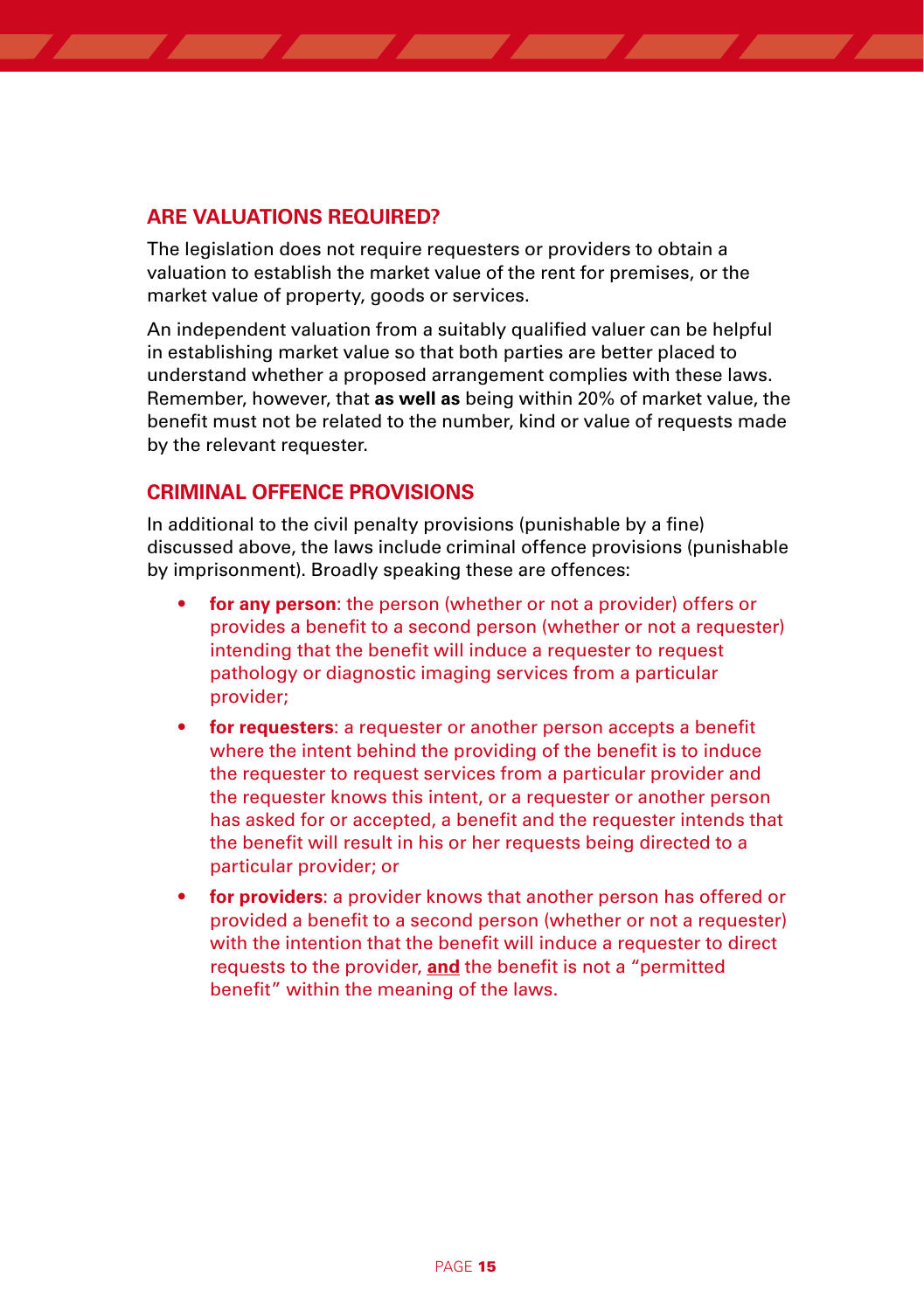#### **Threats**

The laws also prohibit the making of threats in certain circumstances, including where:

- a provider threatens a requester or a person connected to a requester, and the threat is **either**:
	- **−** reasonably likely to induce a requester (any requester, not the particular individual involved) to request pathology or diagnostic imaging services from a provider; **or**
	- **−** related to the business of rendering pathology services or diagnostic imaging services; **or**
- **any** person threatens a second person intending that the threat will induce a requester to request pathology or diagnostic imaging services from a particular provider.

A provider who engages in the conduct set out in the first dot point could be found to have contravened a civil penalty provision. A person who engages in the conduct set out in the second dot point could be found to have committed a criminal offence.

An example of a prohibited threat would be a provider who rents space from a requester threatening to stop paying rent if the requester does not increase his or her pathology or diagnostic imaging requests to the provider.

A requester who threatens to switch his or her pathology or diagnostic imaging requests to another provider unless a benefit is given is likely to breach one of the other provisions – for example, asking for a payment with the intention that if the payment is made, the requester will direct requests to a particular provider.

### **Unauthorised conduct by intermediaries**

To prevent easy evasion of the new laws by channelling non-permitted benefits through third parties, under certain provisions requesters and providers may be held liable as a result of the actions of persons connected to them. This includes the actions of relatives, members of partnerships or those with some other close financial relationship.

Under other provisions, requesters and providers may be held liable as a result of the actions of "another person" who may or may not be connected to them.

There are provisions in the new laws to protect requesters and providers from being held liable as a result of the actions of others. These protections apply if a requester or provider becomes aware of prohibited practice and reports it to Medicare Australia within 30 days.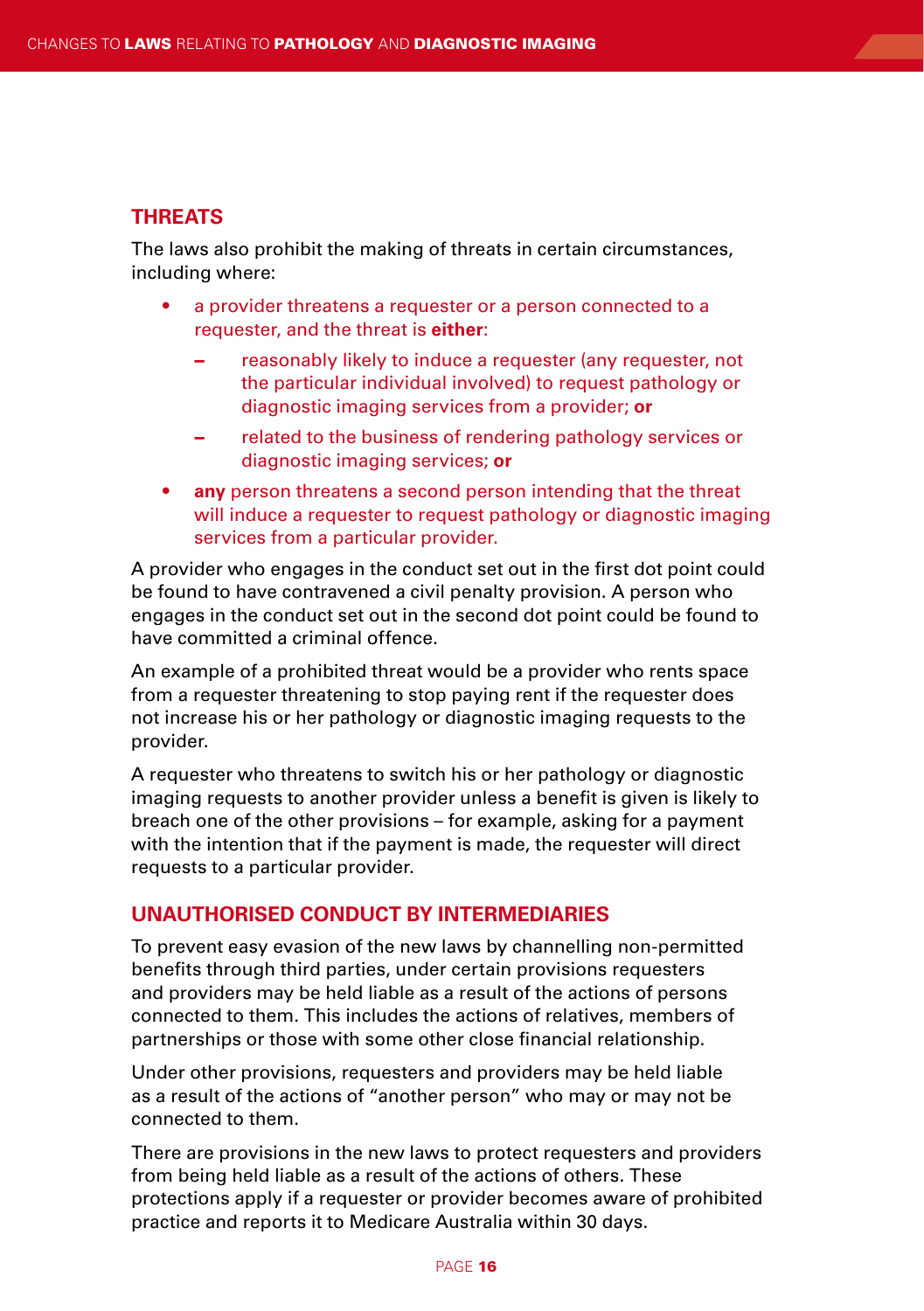This ensures that no one can be held liable as a result of the actions of another person unless they were aware of, and failed to report those actions.

<u> André de la contrada de la contrada de la contrada de la contrada de la contrada de la contrada de la contrad</u>

Medicare Australia has introduced a new reporting form related specifically to these provisions. The form is available on Medicare Australia's website at:

**www.medicareaustralia.gov.au/about/files/1981-reporting-suspecteddiagnostic-imaging-or-pathology-inducement-threats-or-prohibitedpractice.pdf**

**Completed forms should be mailed to:** 

**Medicare Australia PRD Compliance Program PO Box 9822 Adelaide SA 5001 or faxed to: 08 8274 9538** 

#### **Enforcement**

Medicare Australia is responsible for enforcing these laws. Medicare Australia's approach to compliance includes an appropriate mix of education, support, deterrence and enforcement.

Medicare Australia recognises that it can take time to understand new laws and obligations in order to implement the necessary changes. That is why Medicare Australia's compliance activities aim to encourage ongoing voluntary compliance with the new laws by helping individuals understand their obligations, making it as easy as possible to comply.

Where there is a risk of non-compliance Medicare Australia will look at appropriate interventions, such as targeted information or a visit from a compliance officer to provide further assistance.

**It is important to note that deliberate or intentional abuse of the MBS and PBS will result in strict enforcement action under the offence provisions.**

#### **Further information**

Further information about the changes is available on the Department's website **www.health.gov.au/legislativeamendments** or by emailing **legislativeamendments@health.gov.au**.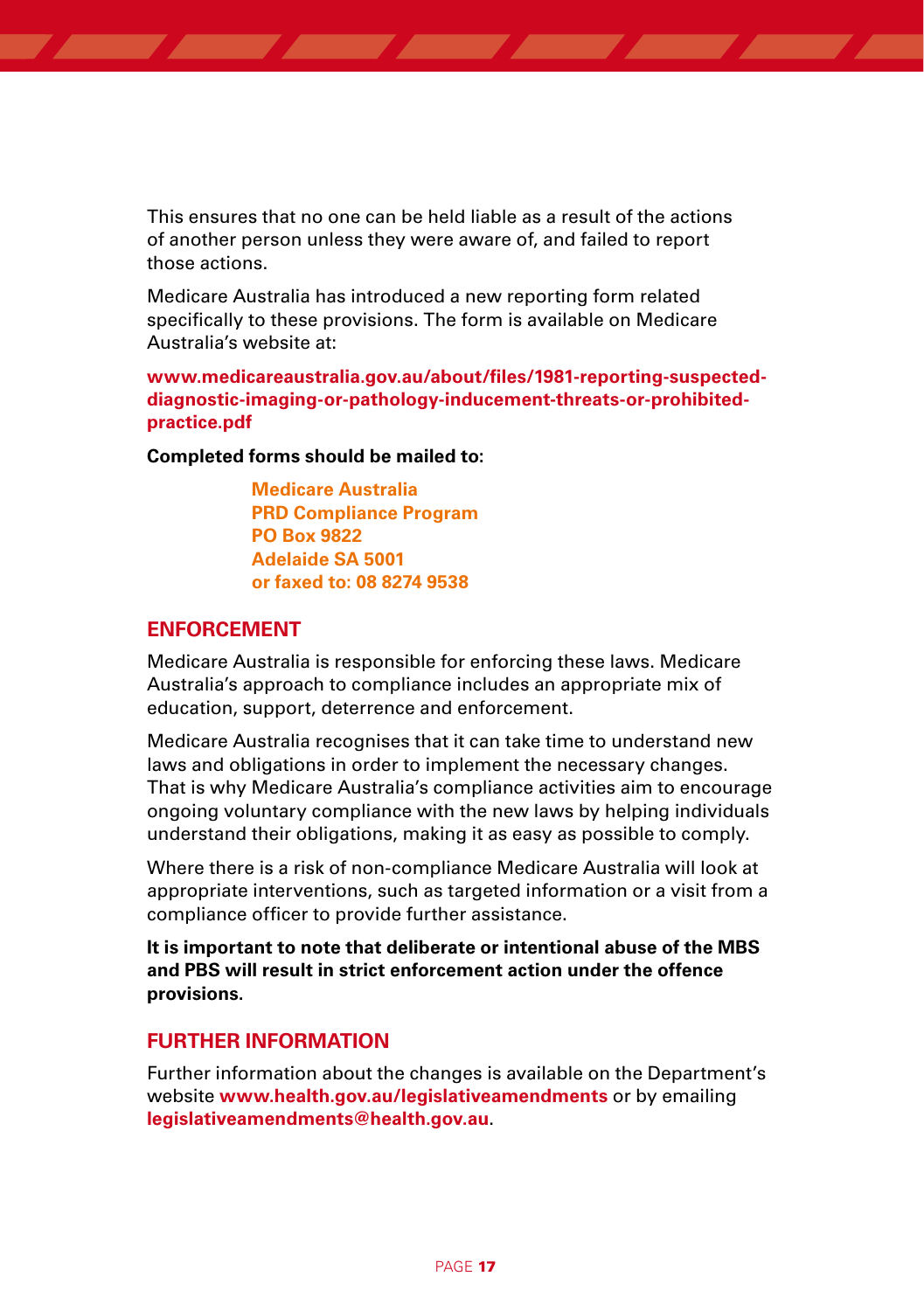# **Frequently asked questions**

**Q. medical practice has advertised space for lease in its building. The medical practice has indicated the opening hours of the pathology or diagnostic imaging rooms in the building must match the opening hours of the medical practice. Is this arrangement permitted?** 

The laws are not intended to prevent competition between providers on the basis of the benefits they provide for patients. The laws prohibit providers from offering certain benefits to requesters but they do not prohibit a provider from offering convenience to patients.

**I AM A MEDICAL PRACTITIONER AND A PROVIDER HAS OFFERED TO sell me a 10% share in his practice. He has indicated that I will receive dividends in proportion to the shares that I hold in the practice. The shares are worth \$10 each but I have been told that I only have to pay \$1 for each share. The provider has assured me that I am under no obligation to refer my patients to the practice. Is this arrangement permitted?** 

This is not a permitted benefit. A requester may buy shares from<br>a provider where the price paid to the provider is not substantially different to the market value of the shares. Here there is a 90% discount to the market value – well above the 20% permitted variation. Depending on the circumstances either civil or criminal penalties may apply.

As a general rule, caution should be exercised with any proposed arrangement which does not appear to make commercial sense if requests are not factored in.

**Q. I am a health care practitioner other than a doctor (e.g. a podiatrist, physiotherapist or osteopath) and I refer patients to a radiologist for x-rays. Patients receive Medicare benefits for the x-rays that I request but the services that I provide are not funded under Medicare. Do the laws apply to business arrangements that I have with the radiologist?** 

A. The laws apply to anyone who can request a Medicare-funded pathology or diagnostic imaging service and those that are connected to them, regardless of whether they provide services funded under Medicare.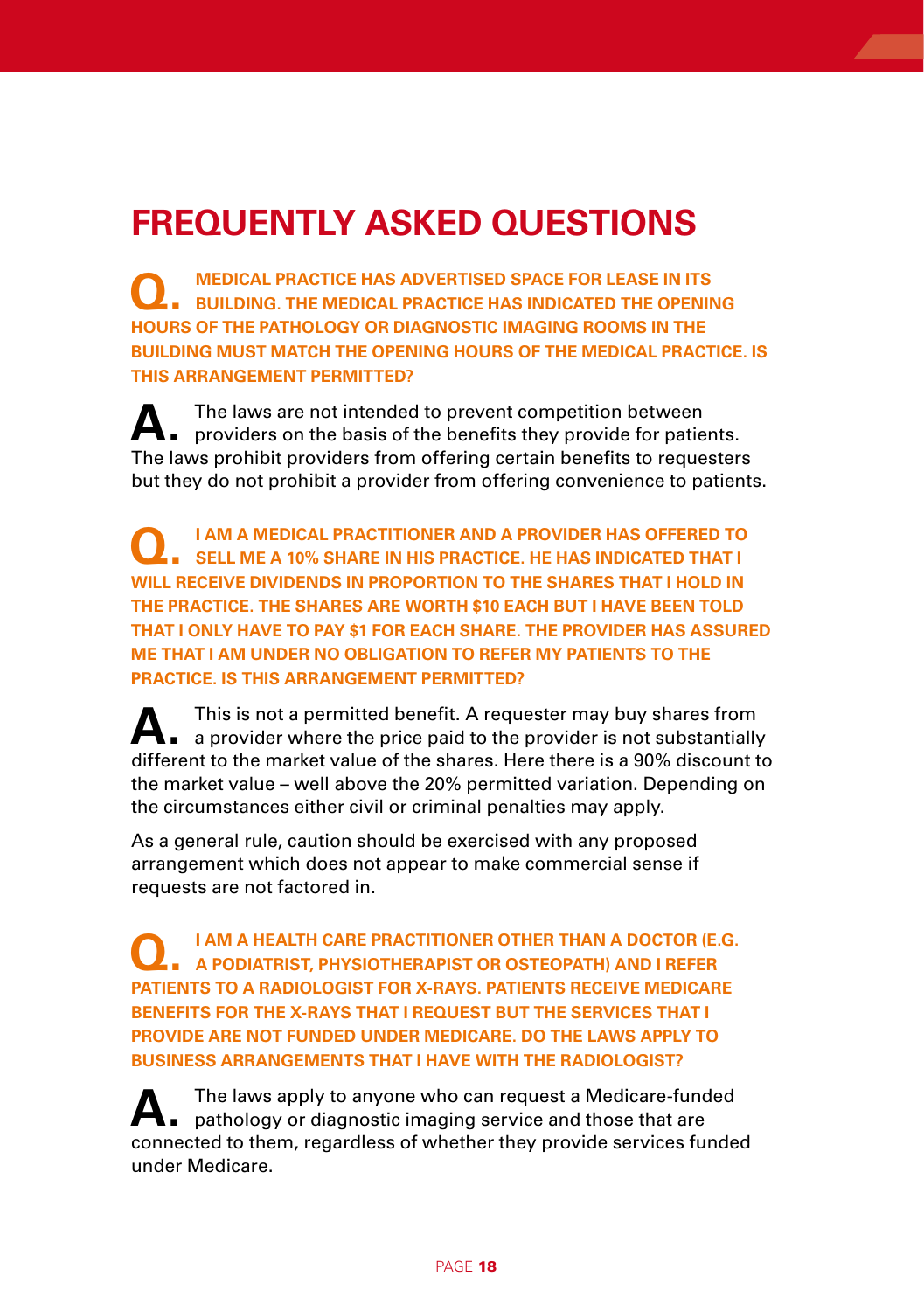**Q.** I AM A CHIROPRACTOR AND I HAVE BEEN APPROACHED BY A DIAGNOSTIC IMAGING PROVIDER TO LEASE PART OF MY BUILDING. **He intends to operate an accredited Location Specific Practice Number (LSPN) at the premises. I have also been asked to work for the provider as a radiographer at the LSPN, under a contract for services, taking x-rays for patients that I refer to the practice. Am I permitted to lease part of my building to the provider and also work for the provider for the services that I request?** 

<u>a shekara ta 1989, a shekara ta 1989, a shekara ta 1989, a shekara ta 1989, a shekara ta 1989, a shekara ta 19</u>

**A.** The rental aspects of this arrangement are permitted provided that the rent is not substantially different from market value and does not relate to the number, kind or value of your diagnostic imaging requests. For example, if the per square metre rent paid by the diagnostic imaging provider is no more than 20% above the per square metre rent you pay for the whole building, and does not vary according to your requests, the rent is likely to be compliant.

The remuneration is also permitted provided it is not substantially different from the usual rate for a radiographer's time and does not relate to the number, kind or value of your diagnostic imaging requests. The latter requirement means that you cannot be paid per x-ray examination, because this would mean that your remuneration will vary with the number of requests you make.

**Q. I am a pathology provider and a large medical practice refers all its pathology testing to my laboratory. All the pathology specimens are collected at the medical practice but I provide, free of charge, all of the items that the practice needs to collect and store the specimens. Nurses who work for me also provide nursing services for the medical practice. These services include collecting pathology specimens on behalf of the practitioners. I pay all the costs associated with the nurses because the specimens that the nurses collect are all sent to my laboratory. Is this arrangement permitted?** 

**A.** Generally speaking, pathology providers can supply items that are necessary for the collection and storage of specimens free-ofcharge to requesters (but you should check the detailed list of permitted items before proceeding).

However, the nursing arrangements are prohibited. The permitted benefits a provider can give a requester specifically exclude stationing staff at the premises of a requester.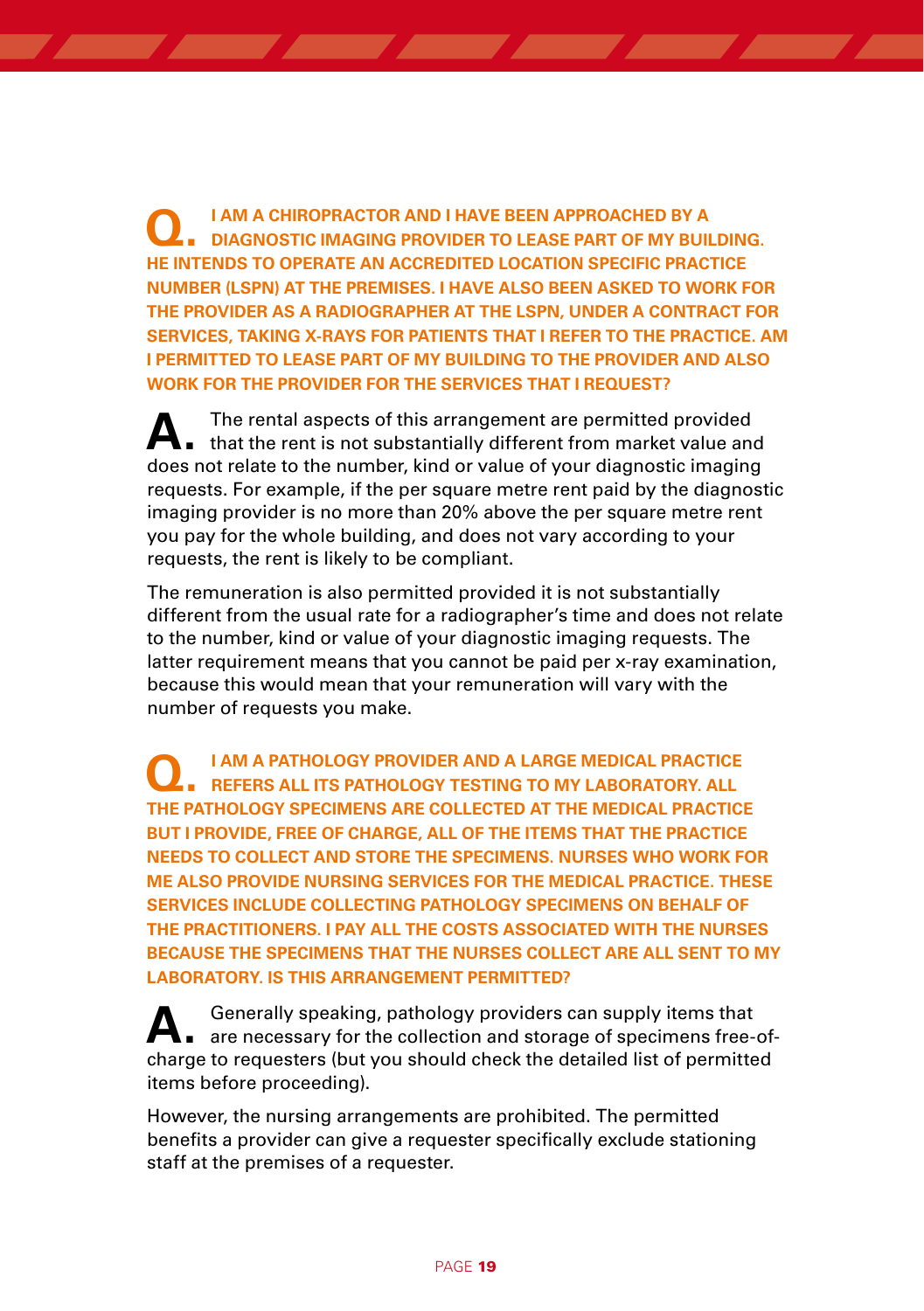(Your scenario differs from collection staff stationed at an approved collection centre leased from a requester by a pathology provider because with leased ACC space the collection staff work at the premises of the pathology provider (occupied by the provider under the lease) rather than premises of a requester.)

**Q. I am a provider and I rent premises from a requester. My lease is due for renewal and the requester has asked me to pay significantly more than I am currently paying. Is a requester permitted to charge rent that is substantially different to the current rate?** 

**A.** The issue here is not whether the rent is substantially different from the current rate, but whether it is substantially different from the market value - noting that in any case the rent cannot relate to the number, kind or value of the requester's requests.

You should make some enquiries as to market rental in the local area. If the rent being proposed by the requester is more than 20% above the market value, or relates to the number, kind or value of the requester's requests, the requester is breaching the legislation by asking for the proposed rent.

**Q. I am a provider and I have existing leases on several premises which I rent from requesters. Once the new Regulations dealing with Market Value commence, it will take me some time to ensure that what I pay for those leases is compliant (i.e. that what I'm paying is not 20% different to market value). How much time will I have to go through that process?** 

**A.** Once the Regulations are in force, anyone who is a party to a lease between a provider and a requester (or a connected person as defined in the legislation) should closely review their arrangements to ensure compliance with the legislative requirements.

Leases that were entered into before these laws or the Regulations commenced are **not** exempted or protected. If you have leases under which the rent does not comply with the laws you should correct your leases as soon as possible so that you are no longer in breach.

Medicare Australia's approach will be to support providers to comply with the new Regulations and genuine attempts to resolve any potential issues would be considered in determining the appropriate response to possible non-compliance.